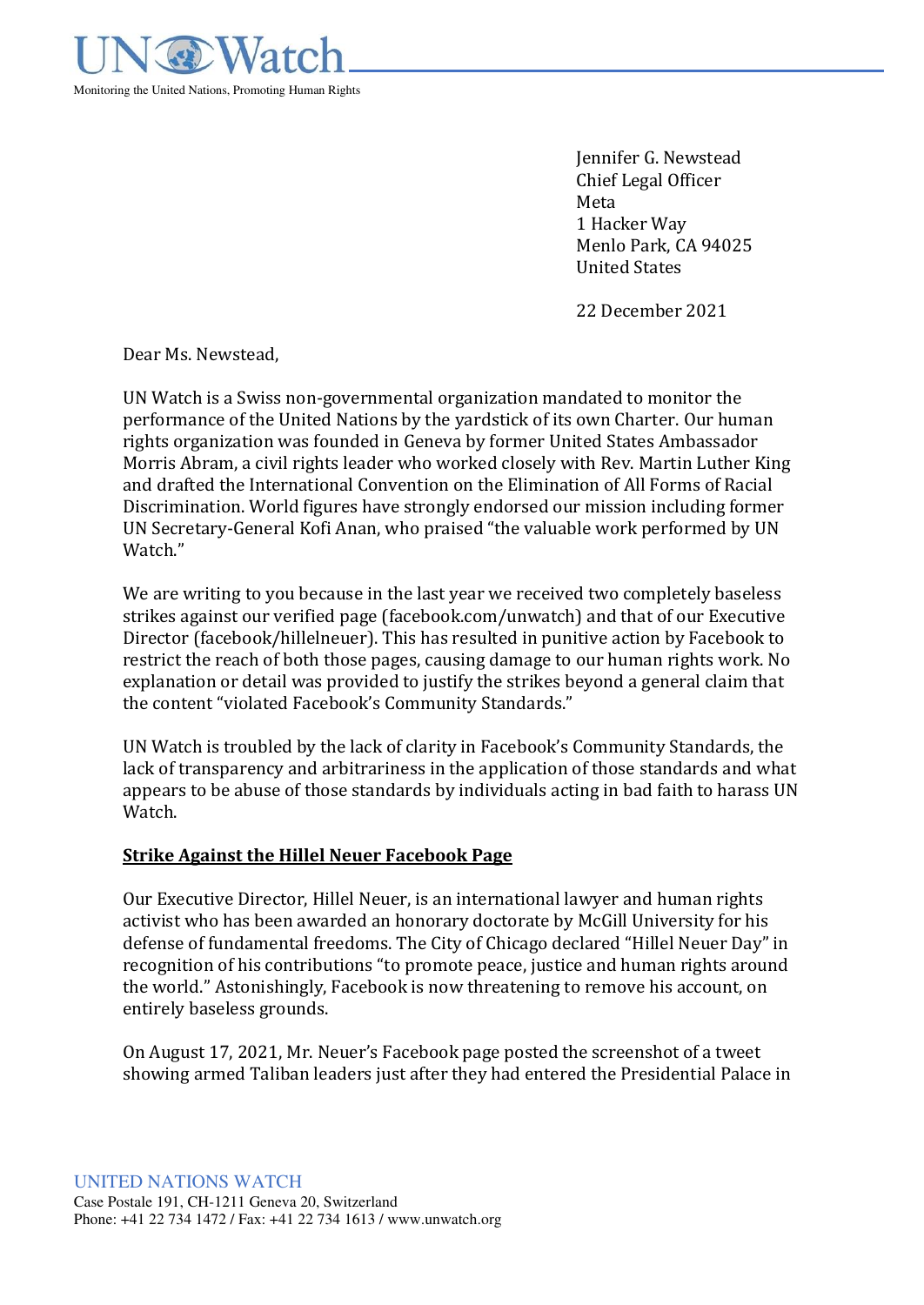Kabul along with the wry caption, "Prediction: Ben and Jerry's will never announce a boycott of the Taliban."<sup>1</sup>

For no good reason at all, Facebook deleted this post as a purported violation of its "Community Standards on dangerous organizations."

In fact, thousands of people who read and liked this post, which was shared on various social media platforms, understood that it was condemning the horrific human rights abuses of the Taliban, a terrorist organization subject to UN Security Council sanctions, and implicitly criticizing the ice cream company's decision to cancel the license of its Israeli distributor, even as Ben & Jerry's turned a blind eye to gross abuses worldwide.

In other words, Hillel Neuer and UN Watch agree with Facebook's classification of the Taliban as a dangerous organization. Notably, the same post appeared on the UN Watch Facebook page with no adverse consequences, drawing over 2,000 likes and 500 shares.<sup>2</sup>

We can only speculate that bad faith actors orchestrated certain actions that caused Facebook to strike the post from Mr. Neuer's page—leading to your shocking and baseless threat to remove his account. Facebook's decision to strike the post is alarming because it suggests that the Facebook employees charged with enforcing Facebook's Community Standards either did not read or understand the post, or are not qualified to apply Facebook's Community Standards.

## **Strike Against the UN Watch Facebook Page**

On February 12, 2021, the UN Watch Facebook page posted a screenshot of a tweet by Mr. Neuer showing a *Reuters* story entitled "UAE becomes first Arab country to reach Mars."<sup>3</sup>

In a play on the wording of the *Reuters* caption, Mr. Neuer had tweeted, "Let us hope that one day the Arabs in Gaza will also be educated to launch rockets to Mars and not at people." By sharing the *Reuters* photo, the post celebrated women's advancement in education and scientific fields. The added comment by Hillel Neuer criticized Hamas rocket attacks against Israeli civilians, which have been widely condemned by world leaders from U.S. President Joe Biden to UN Secretary-General Antonio Guterres.

Facebook provided no explanation for the strike, and it is not clear at all why Facebook decided that this post violated its Community Standards on hate speech. Once again, we can only assume that the challenge was triggered by people acting in bad faith who oppose our human rights work. Nevertheless, Facebook inexplicably upheld the strike even after UN Watch challenged it.

<sup>&</sup>lt;sup>1</sup> @HillelNeuer, TWITTER (November 23, 2021, 6:18 PM), [https://twitter.com/HillelNeuer/status/1463180037767708672.](https://twitter.com/HillelNeuer/status/1463180037767708672) 2 UN Watch, FACEBOOK (August 18, 2021, 4:00 PM),

[https://www.facebook.com/unwatch/posts/10157940224541561.](https://www.facebook.com/unwatch/posts/10157940224541561)  3 @HillelNeuer, TWITTER (February 10, 2021, 9:07 PM), [https://twitter.com/HillelNeuer/status/1359579813766381569.](https://twitter.com/HillelNeuer/status/1359579813766381569)